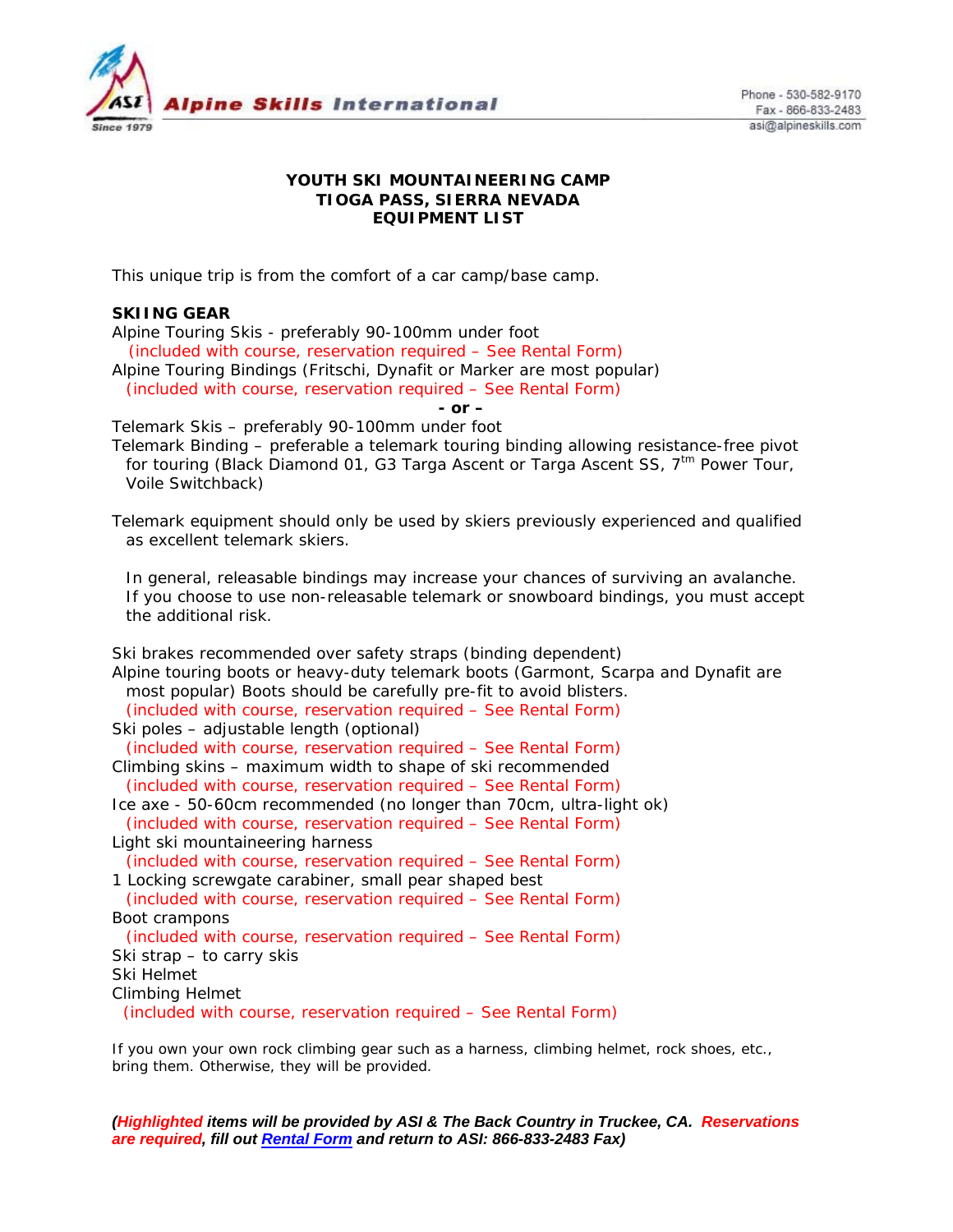### **SNOW SAFETY GEAR**

Avalanche transceiver (457 kHz) with fresh batteries, probe and shovel *(included with course, reservation required – See Rental Form)*

## **SKI CAMPING GEAR**

Ski Mountaineering/Ascent Packs (20-30 and 40-50 liter) with a strap system to carry skis. One is for day use, the other is for the overnight climb. *(included with course, reservation required – See Rental Form)*

### Sleeping Bag: 20° F or warmer

Comfortable Sleeping Pad and 1 light ¾ length closed cell foam or thermarest for overnight climb

### **CLOTHING**

#### **Next to skin layers:**

Short sleeve T-shirts (3) – light merino wool or capilene Long sleeve light merino wool or capilene zip T-neck Merino wool or capilene briefs (3 pr.) Merino wool or capilene light long johns Ski socks – wool/nylon blend or similar (3 pr.)

#### **Outer layers:**

Soft-shell jacket (lightly insulated) or fleece pullover or full zip

Soft-shell mountain pants (AKA "guide pants" – synthetic stretch woven fabric)

- Patagonia, Mammut or similar

Light puff jacket (nylon with synthetic insulation)

Light outer shell (waterproof/breathable jacket and pants)

Light wool or fleece hat

Fleece neck gaiter for storm conditions

Sun hat – with visor

Gloves – medium weight ski gloves and light gloves for spring conditions

Light down or fiberfill booties (optional, many experts change socks and wear their inner boots in the tent and/or use their outer shells for quick bathroom trips)

Bandana

Appropriate camp clothes including shorts, a sweatshirt, cotton T-shirts and camp trail shoes

A large duffle bag for base camp

*This is a recommended optimum layering system. Certain items may be substituted but combination of layers should equal the recommended list for warmth, moisture wicking, wind and precipitation resistance, weight and packability.* 

#### **MISCELLANEOUS**

1-2 Liter water container (wide-mouth lexan recommended) or hydration system (with soft hydration bladder, an additional hard Lexan 1 Liter bottle is recommended for camp use). Bottle can be refilled during the day at open water and snow can be added for solar melting.

Water purification – Iodine tablets or tincture of iodine in small plastic dropper bottle Sunglasses with retainer

Goggles with light lenses for storm conditions

Sunscreen – 50+ SPF (small amount in squeeze bottle)

Lip balm  $-30+$  SPF

Small personal first aid kit – band-aids, moleskin, tape, aspirin, antacid tablets

Toothbrush and toothpaste - small tube

Toilet paper in zip-lock bag with matches

Personal camp solar shower (optional)

Lightweight headlamp with fresh batteries

Butane lighter